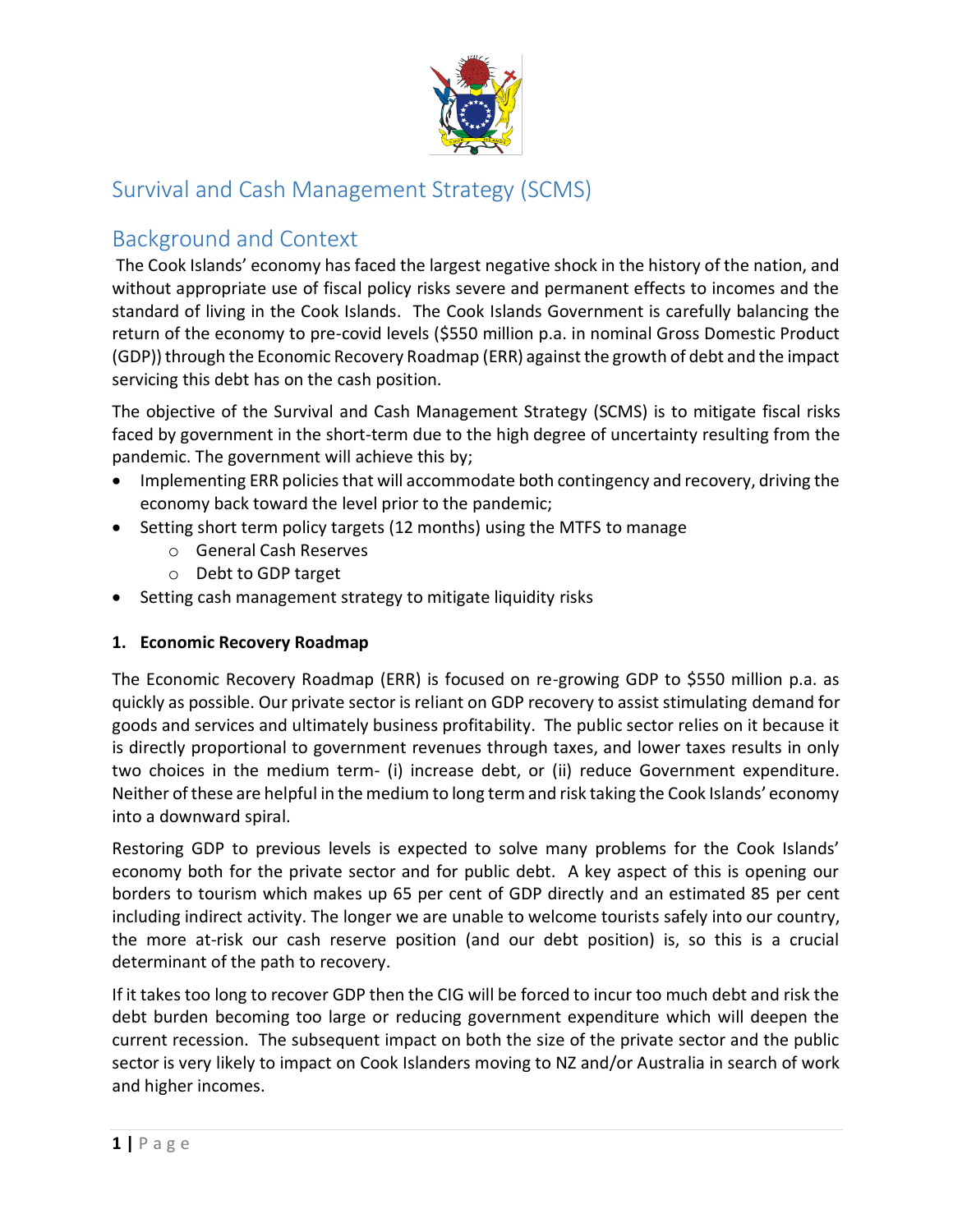

In the medium to long term a sustained reduction in either our work force or our population will be detrimental to our economy to the point of collapse. As work force drops this has a negative impact on supply side of our economy and if population falls this has a negative impact on the demand side. Both reduce GDP further and lead ultimately to a dangerous downward economic spiral.

The importance of recovery is why GDP growth through capital investment has been added as a fiscal rule in the updated Medium-Term Fiscal Strategy, as it is crucial to restoring our fiscal position.

We also note that \$15 million within the ERR was set aside as contingency funding in case of a further border closure of up to 3 months. A sustained border closure of more than 3 months will fully deplete this contingency.

## **2. Medium-Term Fiscal Framework (MTFF)**

As our previous fiscal anchor and fiscal rules are no longer appropriate for the current state of our economy after the economic impacts of the pandemic, a new Medium Term Fiscal Framework has been drafted with a new set of rules which are appropriate for the changed situation. The first of these is minimum cash availability (used as the fiscal anchor) to ensure Government can continue to pay its bills, and public servant' salaries and wages. Key to this management is the Cash Management Strategy below. The other fiscal rules relate largely to responsible government expenditure given the current recessionary environment and managing our resulting debt carefully and sustainably.

Shrinking Government expenditure is counterintuitive in a recession and lowers GDP even further, and would very likely lead to even greater levels of outward migration. Simultaneously we cannot allow Government expenditure to increase and remain fiscally responsible as well as limiting debt growth. The updated MTFS positions Government expenditure to maintain this balance.

#### **3. Borrowing**

There are two types of borrowing. Borrowing for stimulus and borrowing for fiscal deficits (government's costs exceed revenues).

Borrowing for stimulus is focused on stimulating GDP through investing in infrastructure. This can be healthy borrowing, since it allows for a growth in GDP while also providing well-targeted capital projects with long term pay back (i.e. long term additional income stream either directly or as an opportunity cost saving). The key with borrowing for infrastructure stimulus is that the capital provides benefit (e.g. an income stream or key social benefit) that is greater than the cost of borrowing.

The second form of borrowing is to cover the operating deficit. This is bad debt if it continues for more than the short-term (to smooth out temporary negative economic conditions) because it has been spent as part of usual operational spend and simply needs to be repaid in the future,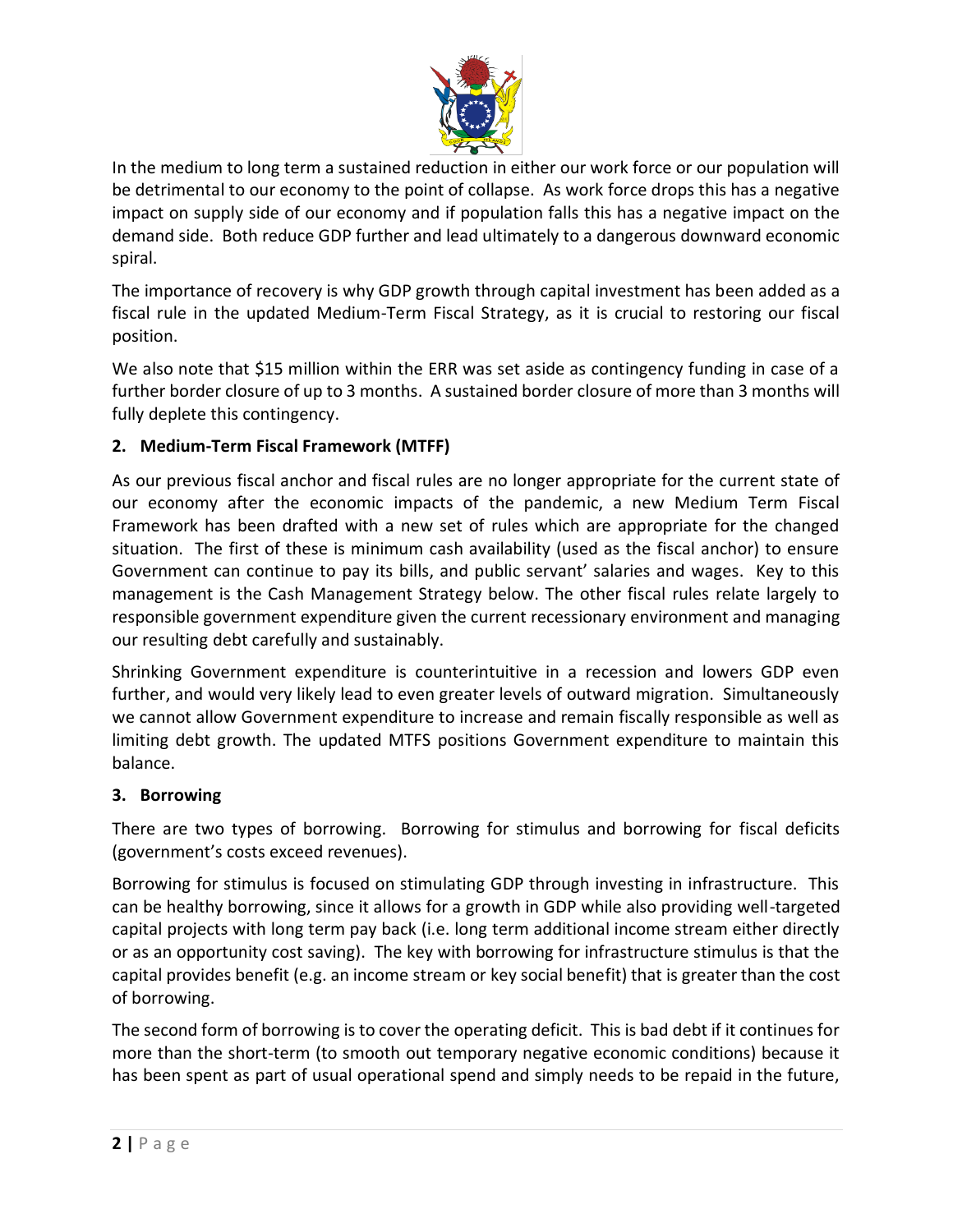

without contributing to future GDP growth. The easiest way to repay this debt is through future economic growth since GDP growth provides tax growth.

To recognise the dramatically different environment around debt levels, the Net Debt Rule in the MTFF has been updated, with a soft cap of 55 per cent of GDP, and a hard cap of 65 per cent.

#### **4. Survival and/or long-term economic scarring**

There is a real risk that if some variables don't go our way over the next 6-12 months, then we may never recover our economy sufficiently to pay back long-term debt. If this situation occurs, the Government will be forced to take on unsustainable amounts of debt, and the debt repayments will consume an ever-growing proportion of expenditure, reducing the ability to achieve other priorities.

The key variables are population and work force. If these two variables continue to decline in Rarotonga (as they have for many years across the Pa Enua) then it will become very difficult to foresee a future without long term economic scarring.

We have 8 work streams under which there are 17 projects which make up the ERR. If we can get a 60% success rate from those projects, then we should see significant progress in regaining pre-covid levels of GDP.

Debt repayments are a significant issue. It is not the size of the debt but the ability of servicing that debt which is the major concern. There will be some more challenging repayments towards the end of this decade, and discussions with our creditors around refinancing will be important to ensure these remain affordable.

The other significant challenge is the wage/salary gap with NZ and Australia. Already many Cook Islanders choose to work in those economies because of the higher levels of remuneration. There are comparative advantages for young Cook Islanders to live and work in the Cook Island economy. We need to market those comparative advantages both to stem the outflow and encourage inflow.

## Tactical versus Strategic Response

The Economic Recovery Roadmap establishes a strategic response that may potentially extend beyond the current medium-term fiscal planning horizon, which the proposed MTFF will continue to complement. Both the ERR and the MTFS are designed to create a viable pathway through and beyond the economic impact of COVID-19 with a sustainable level of debt funding that supports the long-term prospects of the Cook Islands.

A tactical response that can bridge the current fiscal and economic circumstances and position the Cook Islands economy to respond to these strategic measures is necessary, and considers both further tactical borrowing and expenditure considerations. This is described in the next section.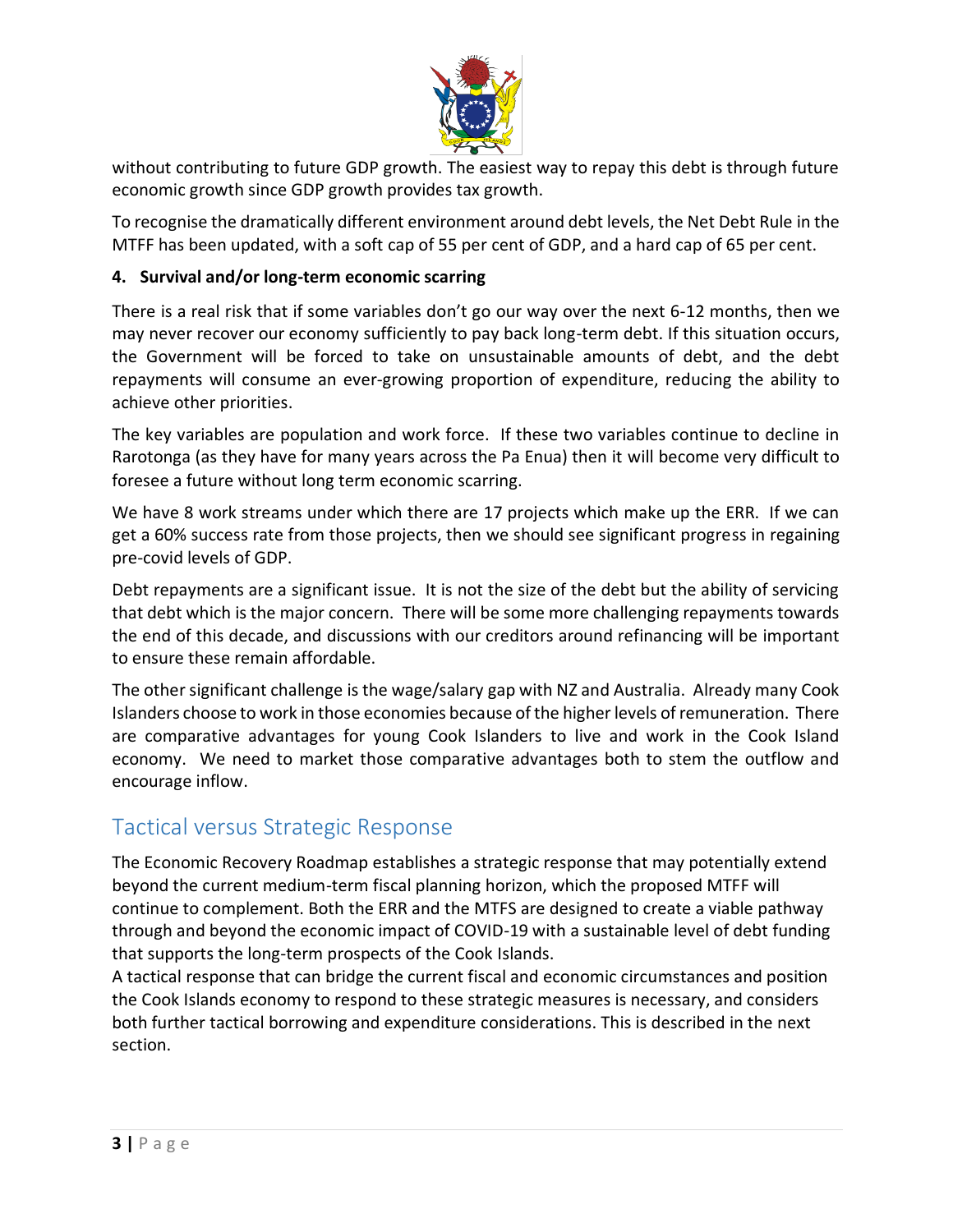

# Cash Management 2021/22

MFEM continues to manage cashflow requirements against the level of general cash reserves and where necessary, put in place procedures to ensure liquidity risks are mitigated in the short term (FY22). The importance of cash management is reflected in the updated Medium-Term Fiscal Strategy, which uses cash reserves as the Fiscal Anchor.

To mitigate liquidity risks, the Crown's immediate priority is to secure alternative financing whilst minimising the impact on government spending, specifically spending that is necessary to support the people and the economy and its infrastructure spending to support GDP growth.

The main underlying target is to maintain a level of general cash reserves above \$20 million, equivalent to 1 month of operation in the short term, noting the 3 months requirement within the MTFS in the medium-long term.

#### 1. External Contingency financing

In addition to the existing ADB US\$40 million loan, the Crown is also in discussion with ADB to establish a precautionary financing facility (contingency loan) of a further US\$40 million that can be utilised if and when pre-defined triggers are met. The facility is expected to be available from December 2021 onward.

The precautionary finance option will become available for government to request disbursement when:

- 1. Cumulative monthly arrivals over the preceding 12 months (inclusive of the reference month) are more than 20% below the 3-year average over the 2016-19 period (inclusive); and
- 2. Operating cash balances accessible to government for meeting expenditure requirements and not legislatively protected, fall below \$20 million.

Compared to budget FY22 forecasts, the visitor arrivals trigger will be met right through until the end of the 2022 calendar year, so only the cash balances trigger would be binding during this period.

#### 2. Internal Contingency funds

The general cash reserves at the end of August 2021 were \$50.8 million (up \$7.6 million) compared to the forecast. This was mainly due to an additional \$3.8 million received from the Financial Supervisory Commission (FSC) as part of vested asset liquidation, and in Capital projects due to scheduling requirements.

| <b>General Cash Reserves</b> | <b>Amount ('000)</b> |
|------------------------------|----------------------|
| Total cash at bank           | \$88,827             |
| less: Commited Funds         |                      |
| Loan Repayment Fund (LRF)    | \$20,956             |
| Infrastructure Trust Fund    | \$7,961              |
| Disaster Response Fund       | \$1,979              |
| <b>Other Trust Funds</b>     | \$3,560              |
| <b>Total Committed Funds</b> | \$34,456             |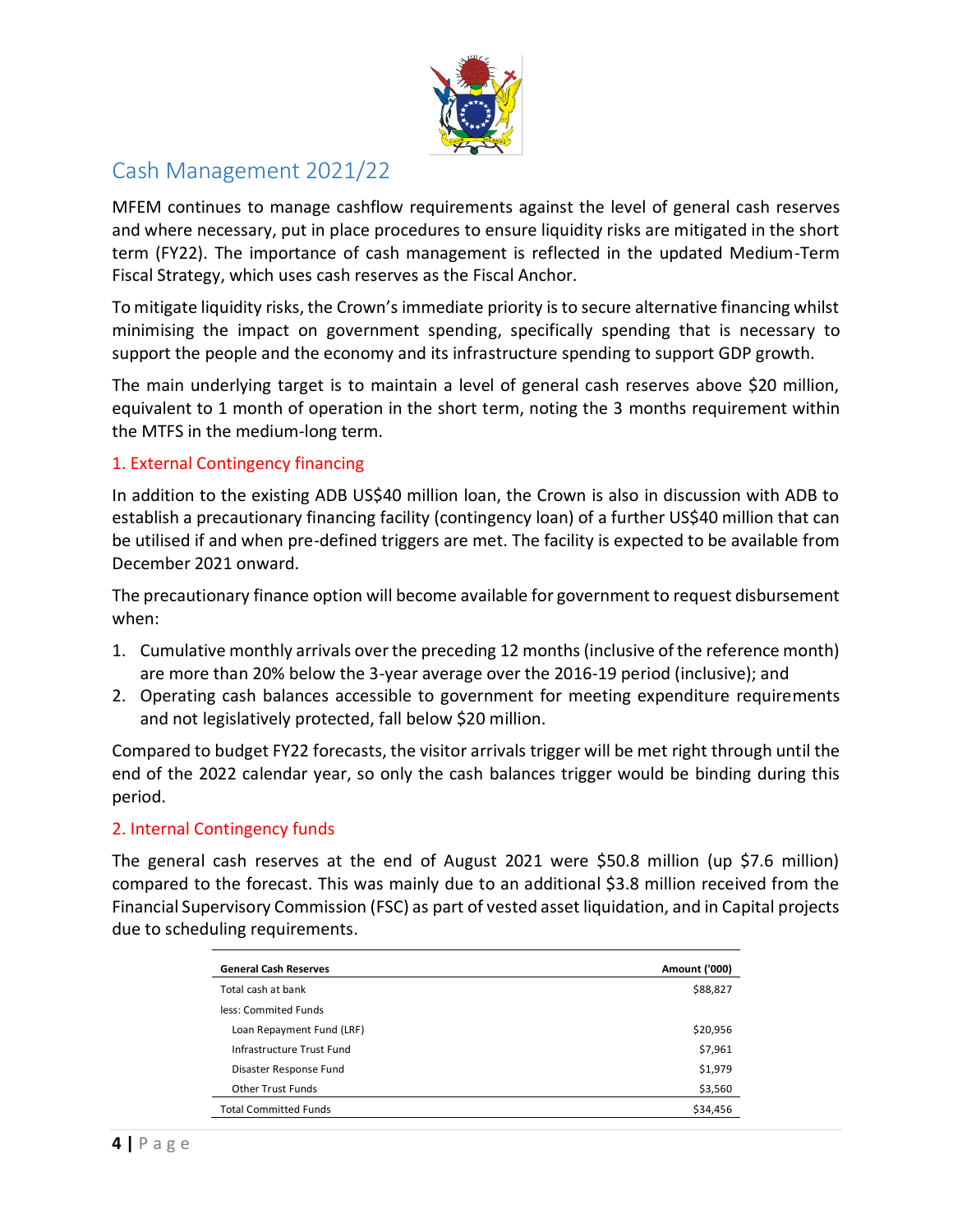

| <b>Total General Cash Reserves</b> | \$50,827 |
|------------------------------------|----------|
| <b>Total Other Reserves Fund</b>   | \$3,544  |
| General Reserves - legacy          | \$3.544  |
| Other Reserves Fund                |          |

The Crown has identified that it can, in addition to general cash reserves, and based on timing:

- drawdown on \$3.5 million from general reserves.
	- $\circ$  General reserves were setup to receive 0.05% of tax take each year, this was later replaced by the establishment of the Stabilisation Fund/Policy.
- temporary drawdown on the LRF.
	- o The requirement of the LRF Act is to ensure the balance of the fund "is no less than the projected amount of government debt due to be paid in that financial year (the debt service requirements)"
	- $\circ$  the annual debt servicing amount is \$12.9 million, was transferred to LRF in July as a matter of policy.
	- o This can be used in a worst-case scenario temporarily but would require backfilling within the fiscal year.

## 3. Responding to Scenarios

With the recent border closure, the Cash Management Committee (MFEM, ADB, MFAT) continues to play an important role in refining the modelling associated with the cash reserves.

The graph demonstrates the Crown's cash position (million) forecasted monthly for the FY22, including the funding provided by the Economic Recovery Program loan (ADB) to be drawn in December 2021.



**Figure 1.1 – Cashflow Forecast FY22**

Our internal assessment of the current situation has pointed to a potential 3-month border closure scenario (Scenario 2).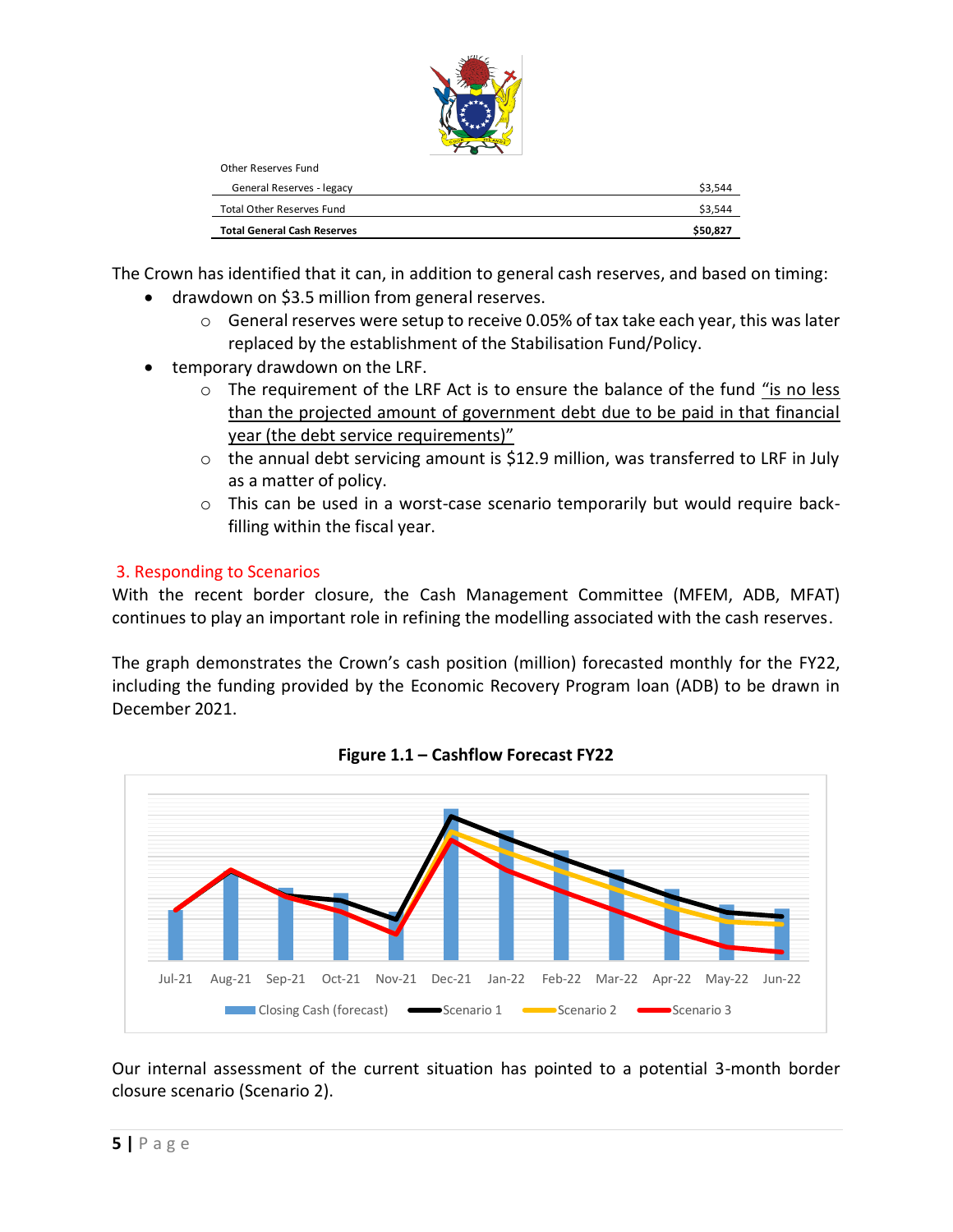

#### **Figure 1.2 – Cashflow projections applying scenario assumptions<sup>1</sup>**

|            | Jul-21   | Aug-21   | <b>Sep-21</b> | Oct-21   | <b>Nov-21</b> | <b>Dec-21</b> | Jan-22   | <b>Feb-22</b> | <b>Mar-22</b> | <b>Apr-22</b> | <b>May-22</b> | $Jun-22$ |
|------------|----------|----------|---------------|----------|---------------|---------------|----------|---------------|---------------|---------------|---------------|----------|
| Scenario 1 | \$24,328 | \$43,198 | \$31,349      | \$28,959 | \$19,886      | \$69,401      | \$58,992 | \$49,291      | \$40,102      | \$30,842      | \$23,340      | \$21,336 |
| Scenario 2 | \$24,328 | \$43,730 | \$30,811      | \$23,591 | \$12,689      | \$62,087      | \$52,169 | \$42,959      | \$34,337      | \$25,721      | \$18,862      | \$17,501 |
| Scenario 3 | \$24,328 | \$43,730 | \$30,811      | \$23,591 | \$12,689      | \$58,063      | \$43,557 | \$33,528      | \$24,012      | \$14,426      | \$6,597       | \$4,266  |

Scenario 1 has been assessed as low impact based on the assumed impact on the forecast with a residual general cash balance of \$21.3 million – above the target.

#### Responding to Scenario 2

Figure 1.2 demonstrated cash projections to fall below the target by November 2021, May and June 2022.

#### Risk Assessment: Medium level impact

- Expenditure timing may partially or fully mitigate the shortfall during any period.
- The impact can be fully mitigated by the internal contingency fund that can be accessed in the first instance
- The risk is further mitigated by securing external contingency financing as a backup, timing will not be available until December 2021.

1. November 2021 – gap is \$7.3 million

- Actual general cash reserves were up \$7.6 million at the end of August compared to forecast.
- MFEM to pause bulk funding review and identify budget items that can be paid on invoices.
- MFEM to actively monitor spending from September November 2021 by revising spending forecast related to Capital and Administered Payments.

2. May and June 2022 – gap is an accumulated \$3.6 million

 Drawdown on general reserves \$3.5 million – refer to the section on internal contingency funds.

#### Responding to Scenario 3

Figure 1.2 demonstrated cash projections for scenario 3 to fall below the target by November 2021 and from March to June 2022.

#### Risk Assessment: High level impact

Expenditure timing may partially mitigate the shortfall during any period.

 $\overline{a}$ 

 $1$  Refer to the section on the assumption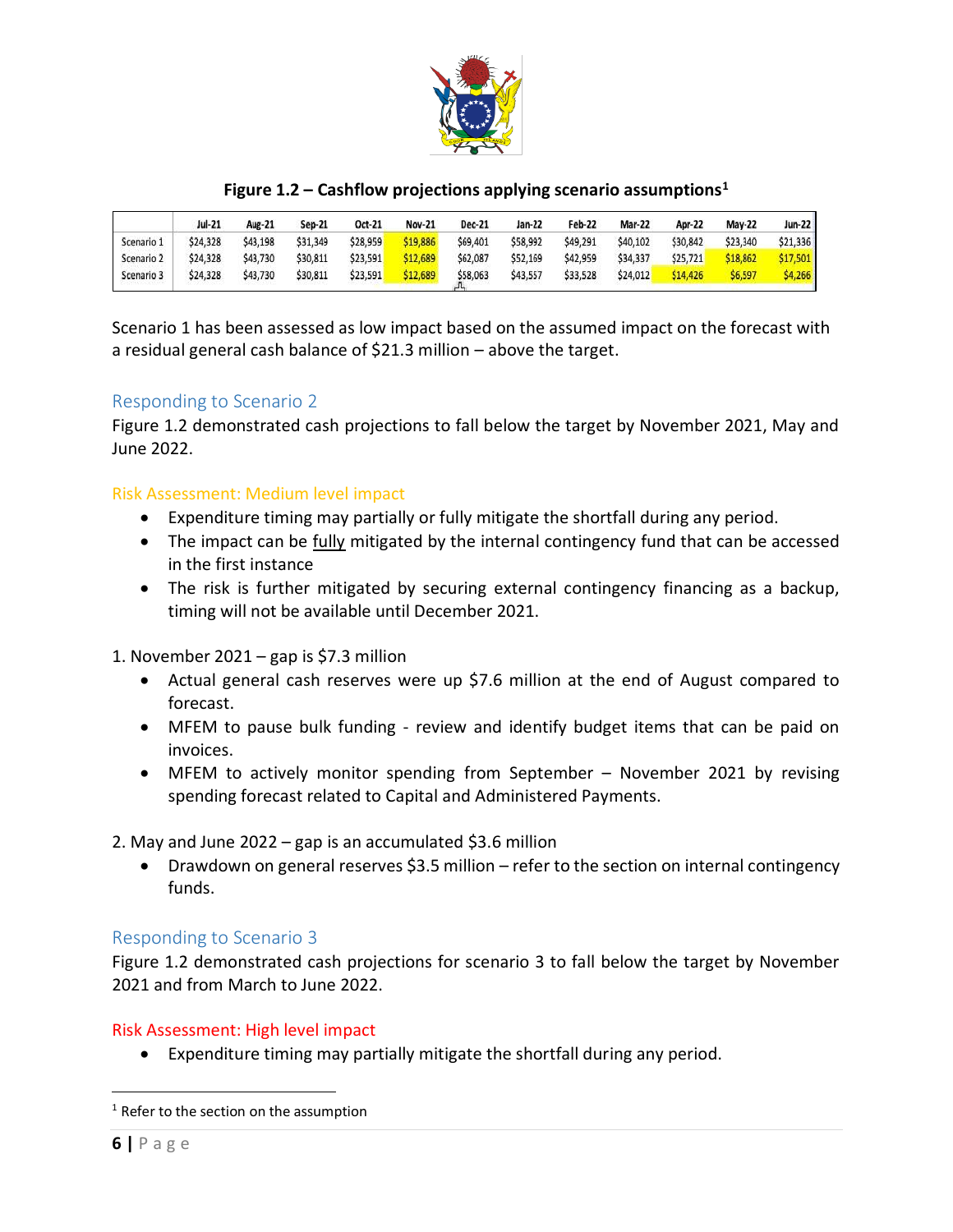

- The impact is mitigated to an extent by the internal contingency fund that can be accessed in the first instance.
- The impact is further mitigated by securing external contingency financing as a backup, timing will not be available until December 2021.
- Consider other alternative grant financing.

1. November 2021 – gap is \$7.3 million

- Actual general cash reserves were up \$7.6 million at the end of August compared to forecast.
- MFEM to pause bulk funding review and identify budget items that can be paid on invoices.
- MFEM to actively monitor spending from September November 2021 by revising spending forecast related to Capital and Administered Payments.
- MFEM to identify Capital projects that can be deferred. Cabinet support may be required).
- 2. April to June 2022 gap is an accumulated \$34.7 million
	- Drawdown on general reserves \$3.5 million refer to the section on internal contingency funds.
	- Drawdown on precautionary financing loan with ADB of \$30 million
	- MFEM to pause bulk funding review and identify budget items that can be paid on invoices.
	- MFEM to actively monitor spending by revising spending forecast related to Capital and Administered Payments.
	- MFEM to identify Capital projects that can be deferred. . (Cabinet support may be required).

## Scenario Assumptions:

The baseline scenario (Closing Cash) projections assume:

- Revenue estimates are received
- 100% spending of the appropriation
- ADB policy-based loan facility of US\$40 million is drawn in December 2021

#### Scenario 1 – September border closed (1 month)

- Reduction in revenue \$3.7m
- Increase in spending \$5m is covered from ERR budget

Scenario 2 – September to November border closed (3 months)

- Reduction in revenue \$7.6m
- Increase in spending of \$15m is covered from ERR budget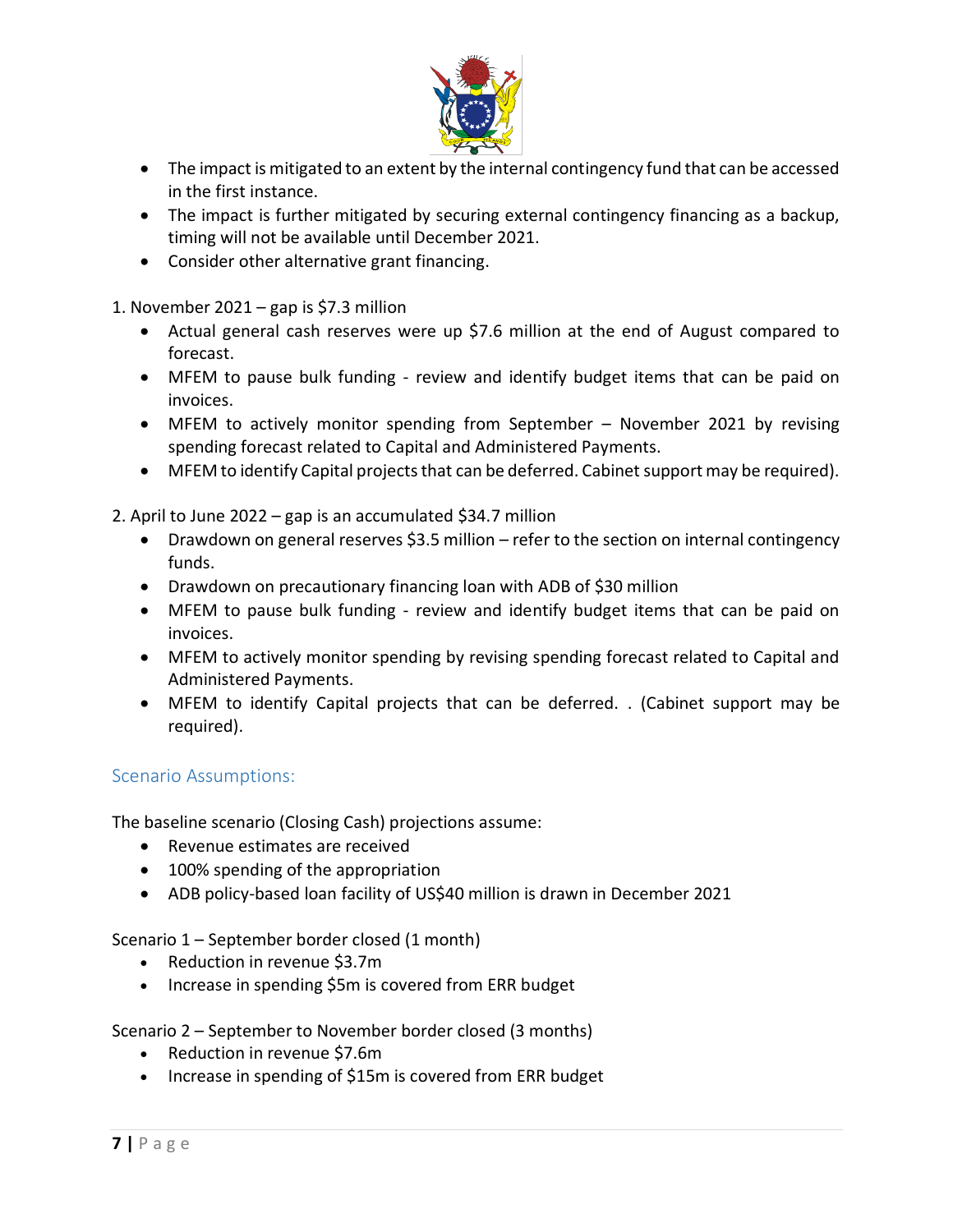

Scenario 3 – September to January border closed (5 months)

- Reduction in revenue \$10.8m
- Increase in spending total \$25m \$15m covered from ERR, \$10m additional financing

## Balancing the two strategies

Managing the cash reserves and adequately stimulating the economy may seem to conflict with each other – and while this can sometimes be true, it is important to manage these in union. To do this, there are three possible paths forward – Path A, Path B and Path C, in order of desirability. The Government is taking steps to prepare for each of these paths, so circumstance arises there is already thought and planning in place into how best to deal with the challenges posed.

## **Path A** (Scenario 2)

Path A is a situation where any border closure in 2021/22 is kept below 3 months, and the impacts on the fiscal situation are manageable within the current envelope.

The current estimates around the border closure are that this is the path we are currently on, with existing contingencies being sufficient to cover the necessary business support measures as well as the reduction in revenue. This includes the budget support provided by the drawdown of the ADB loan for US\$40 million (borrowed in New Zealand dollars).

## **Path B** (Scenario 3 with Debt plus Grant Funding)

This situation is where any 2021/22 border closure extends past 3 months, especially if it exceeds 6 months with some grant financing provided by development partners to assist in closing the fiscal gap.

As discussed in above, a 5-month border closure is expected to require a minimum additional \$10 million in expenditure, while revenues will be almost \$11 million lower. This creates a total gap of \$21 million in the 2021/22 fiscal year, pushing cash reserves well below the \$20 million threshold – to an estimated low point of \$4.3 million in June, after some measures have been taken to reprioritise spending. Prior to the drawdown of the loan from the ADB in December, cash reserves reach a low point of \$12.7 million in November. This corresponds to Scenario 3 above.

For the gap at the end of the year to be addressed, this path requires additional financing – either in the form of drawing down the Precautionary Finance Option from the ADB (the additional US\$40m), or in grant funding from development partners (or some combination). The draw down of the additional debt brings with it additional debt servicing obligations which must be taken into consideration as well (although the grace period does assist in this).

## **Path C** (Scenario 3 with Debt Funding)

This is similar to Path B, however there is no grant financing provided by development partners. This is the most difficult path, with only the loan draw down available to finance the gap. This path will likely require cuts to Government expenditure which carries significant risk of